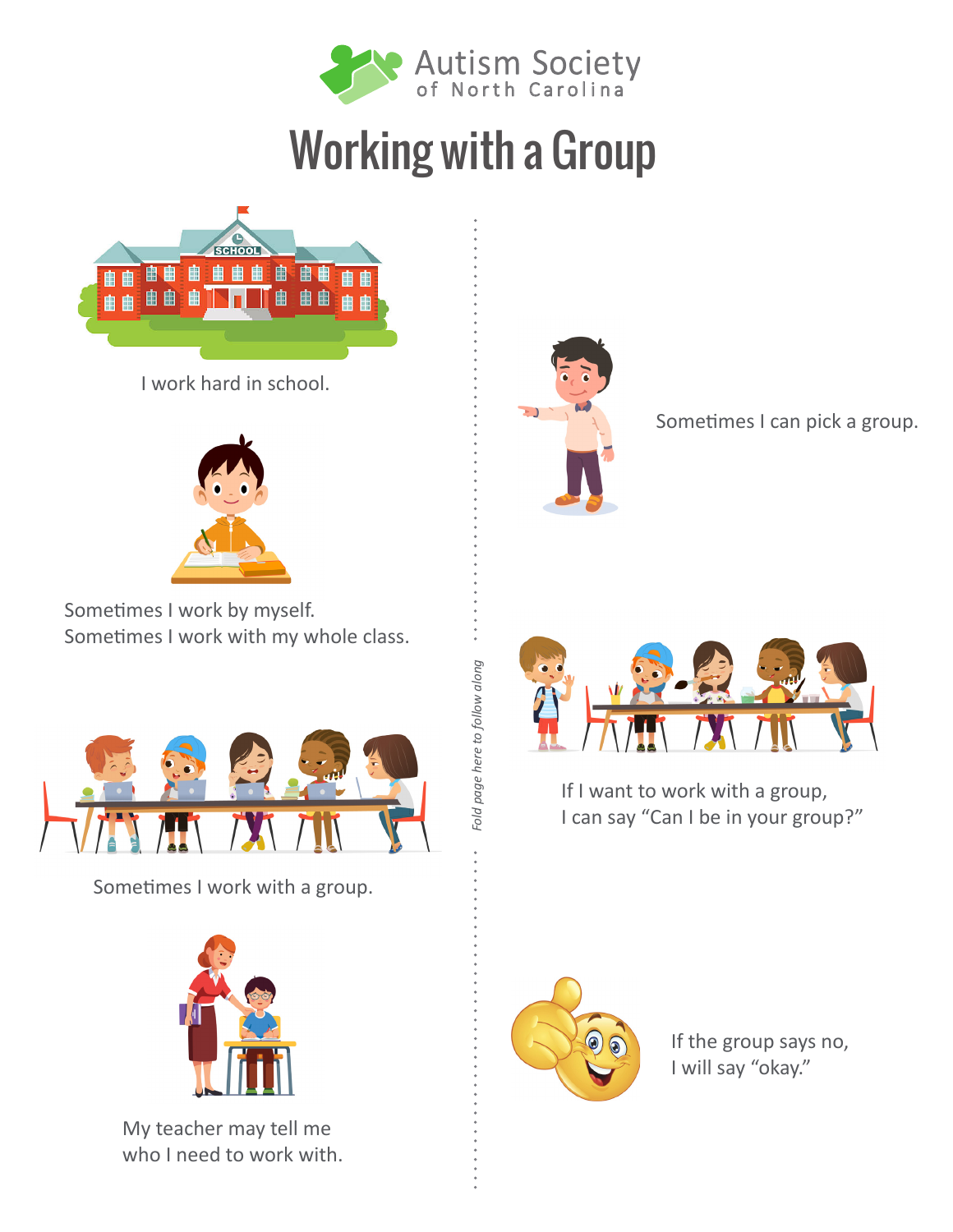

## Working with a Group (Continued)



If my group says yes, I will sit at their table with them.



My group may have different ideas than me.



It is okay if my group has different ideas.



I will talk quietly with my group.



My group may have the same ideas as me.



*Fold page here to follow along*

Fold page here to follow along

If I get upset when working with my group, I can take a break.



I do not need to yell or cry or \_\_\_\_\_\_\_\_\_\_\_\_\_\_.